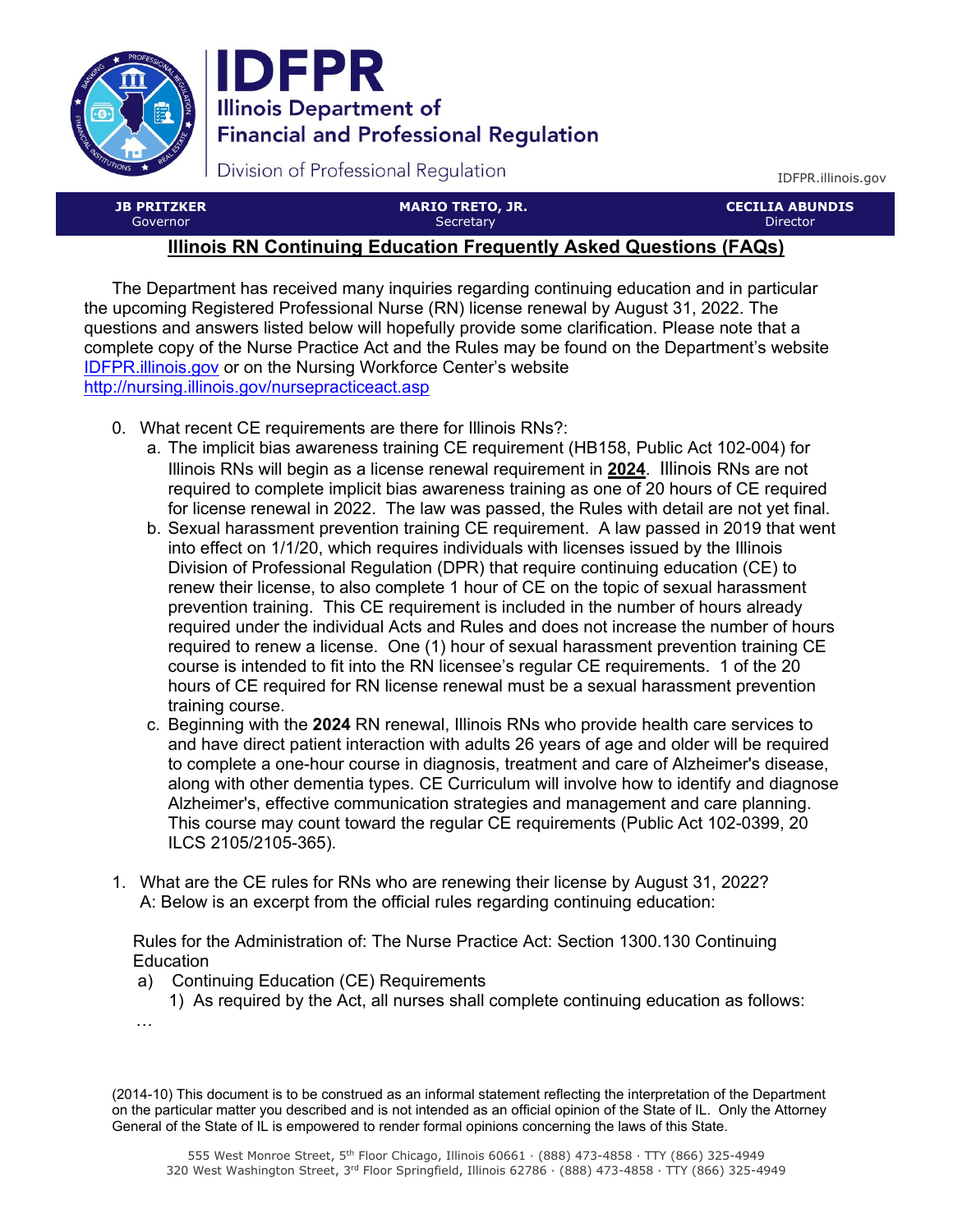- A) Beginning with the August 31, 2012 renewal, **all registered professional nurses**  shall complete 20 hours of approved continuing education per 2-year license renewal cycle.
- 2. During what time period must the Continuing Education (CE) be completed?
	- a. All CE courses must be completed in the 24 months preceding expiration of the license. For the upcoming 2022 RN renewal, all CE must have been completed between June 1, 2020 and August 31, 2022.
- 3. This is my first time renewing my Illinois RN license do I need to complete 20 hours of CE prior to August 31, 2022?
	- a. No, a renewal applicant shall not be required to comply with CE requirements for the first renewal of an Illinois RN license, Nurse Practice Act Rules: Section 1300.130 a) 4).
- 4. I completed continuing education hours for my nursing license in another state, will I be able to use those same completed courses for Illinois RN re-licensure CE courses {Section 1300.130 (a)(6)}?
	- a. Yes, CE hours used to satisfy the CE requirements of another jurisdiction may be applied to fulfill the CE requirements of the State of IL for RN re-licensure pursuant to the provisions set forth in subsection (c ).
- 5. Are there different ways to earn CE hours for Illinois RN renewal?
	- a. CE hours for RN re-licensure shall be earned by verified attendance or participation in a program or course that is offered or sponsored by an approved CE Sponsor. Per the Rules, CE may be earned through a variety of ways including but not limited to in-person classes or seminars, academic classes, teaching CE courses or publication.
- 6. How do I know if the sponsor is approved or licensed? Is there a list of approved CE Sponsors and Programs for Illinois RN re-licensure in 2022?

CE sponsors must either be pre-approved per Rule 1300.130 or must have a CE sponsor license. There is no single list of valid CE sponsors.

- a. The list of pre-approved CE Sponsors and Programs is in the Rules for the Administration of the Nurse Practice, Section 1300.130: c) Approved CE Sponsors and Programs
	- 1) Sponsor, as used in this Section, shall mean:
		- A) Approved providers of recognized certification bodies as outlined in Section 1300.400(a).
		- B) Any conference that provides approved Continuing Medical Education (CME) as authorized by the Illinois Medical Practice Act
		- C) American Nurses Credentialing Center (ANCC) accredited or approved providers.
		- D) Illinois Society for Advanced Practice Nursing (ISAPN).
		- E) American Academy of Nurse Practitioners (AANP).
		- F) Nurse Practitioner Association for Continuing Education (NPACE).
		- G) American Association of Nurse Anesthetists (AANA), or National Board of Certification and Recertification for Nurse Anesthetists (NBCNA).
		- H) National Association of Clinical Nurse Specialists (NACNS).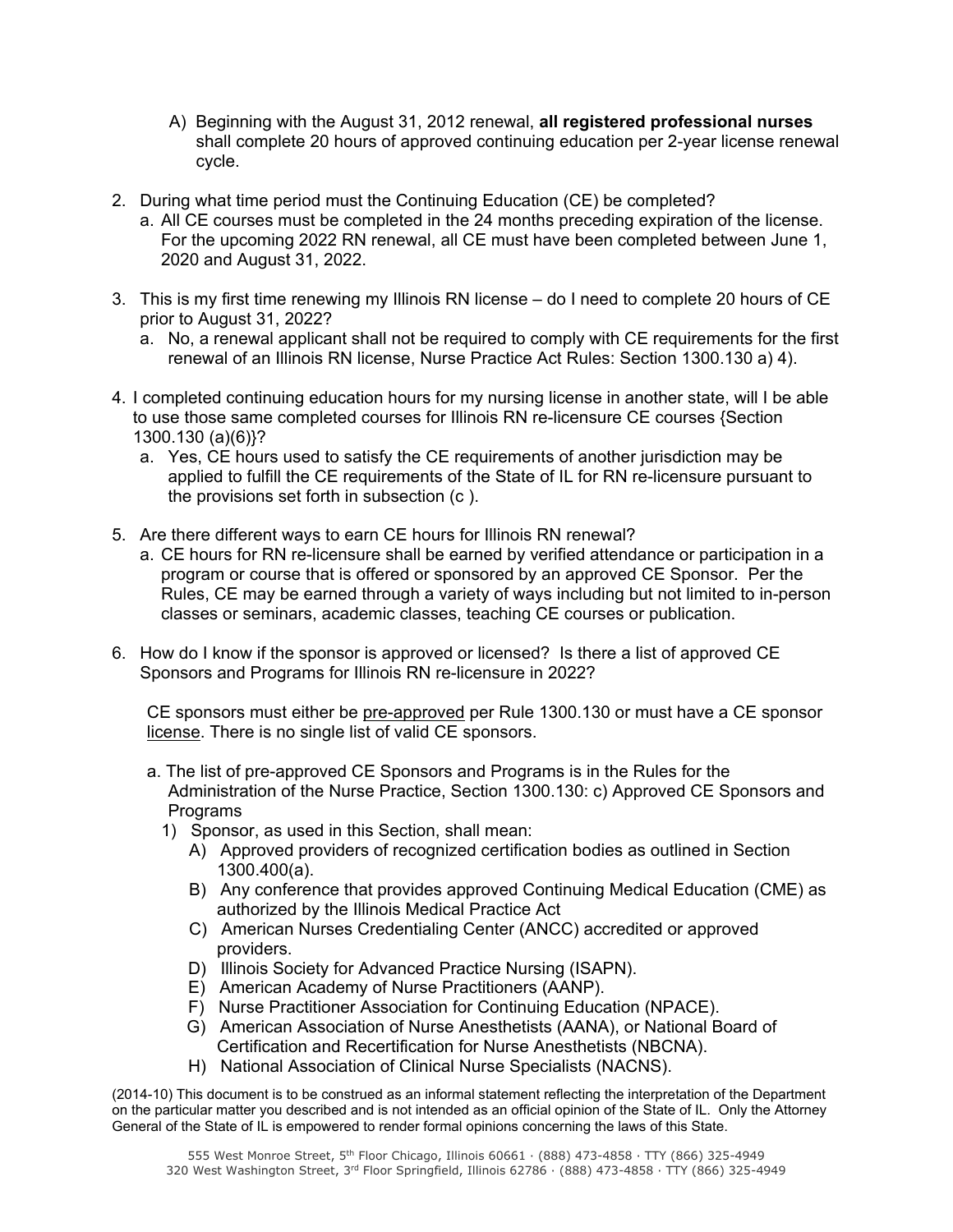- I) American College of Nurse Midwives (ACNM).
- J) American Nurses Association-Illinois (ANA-Illinois).
- K) Illinois Nurse Association or its affiliates.
- L) Providers approved by another state's board of nursing
- M) Nursing education programs approved under Section 1300.230 or 1300.340 wishing to offer CE courses or programs.
- N) Employers licensed under the Hospital Licensing Act [210 ILCS 85] or the Ambulatory Surgical Treatment Center Act [210 ILCS 5].
- O) Any other accredited school, college or university, State agency, federal agency, county agency or municipality that provides CE in a form and manner consistent with this Section.
- b. To look up whether an organization holds a license as an Illinois Nursing CE Sponsor, go to the IDFPR website, License Look Up: type in: Nurse CE Sponsor: https://onlinedfpr.micropact.com/lookup/licenselookup.aspx , then type in the name of the organization.
- 7. Are there equivalencies for Continuing Education CE?
	- a. 1 contact hour = 1 CE
	- b. 1 contact hour =  $60$  minutes
	- c. 1 academic semester hour = 15 contact hours/15 CE
	- d. 1 academic quarter hour = 12.5 contact hours/12.5 CE
	- e. 1 CME = 1 contact hour/1 CE
	- f.  $1$  CNE = 1 contact hour/1 CE
	- g. 1 AMA = 1 contact hour/CE
- 8. What academic credits may be used to fulfill CE requirements for Illinois RN re-licensure in 2022?
	- a. Academic credits may be used to fulfill CE requirements if the course content is consistent with subsection (c) (3). CE hours are awarded as outlined in subsection  $(a)(4)$ :
		- A) College/university courses that are audited may not be used for CE credit.
		- B) Degree or "core" or general education credits such as English, literature, history, math, music and physical education may not be used.
- 9. If a CE course is approved by another State Board of Nursing, and that course has been completed in the required time period for Illinois RN re-licensure in 2022, will those CE credits be eligible for Illinois RN re-licensure in 2022?
	- a. Yes, as indicated Section 1300.130 (c) (1) (L).
- 10. What if a CE course was taken on-line or through a nursing journal, may these CE credits be used for Illinois RN re-licensure in 2022?
	- a. Independent study, that is approved for CE credits as set forth in subsection (c ) may be used, i.e., home study programs, articles from journals, and other health discipline independent study modules. The CE credits as listed on the document of course completion may be used towards Illinois RN re-licensure in 2022.
- 11. Will completion of a skills certification course be used towards IL RN re-licensure in 2022? a. Up to 5 CE hours may be earned for completion of skills certification courses. A maximum of 2 hours in cardiopulmonary resuscitation certified by the American Red